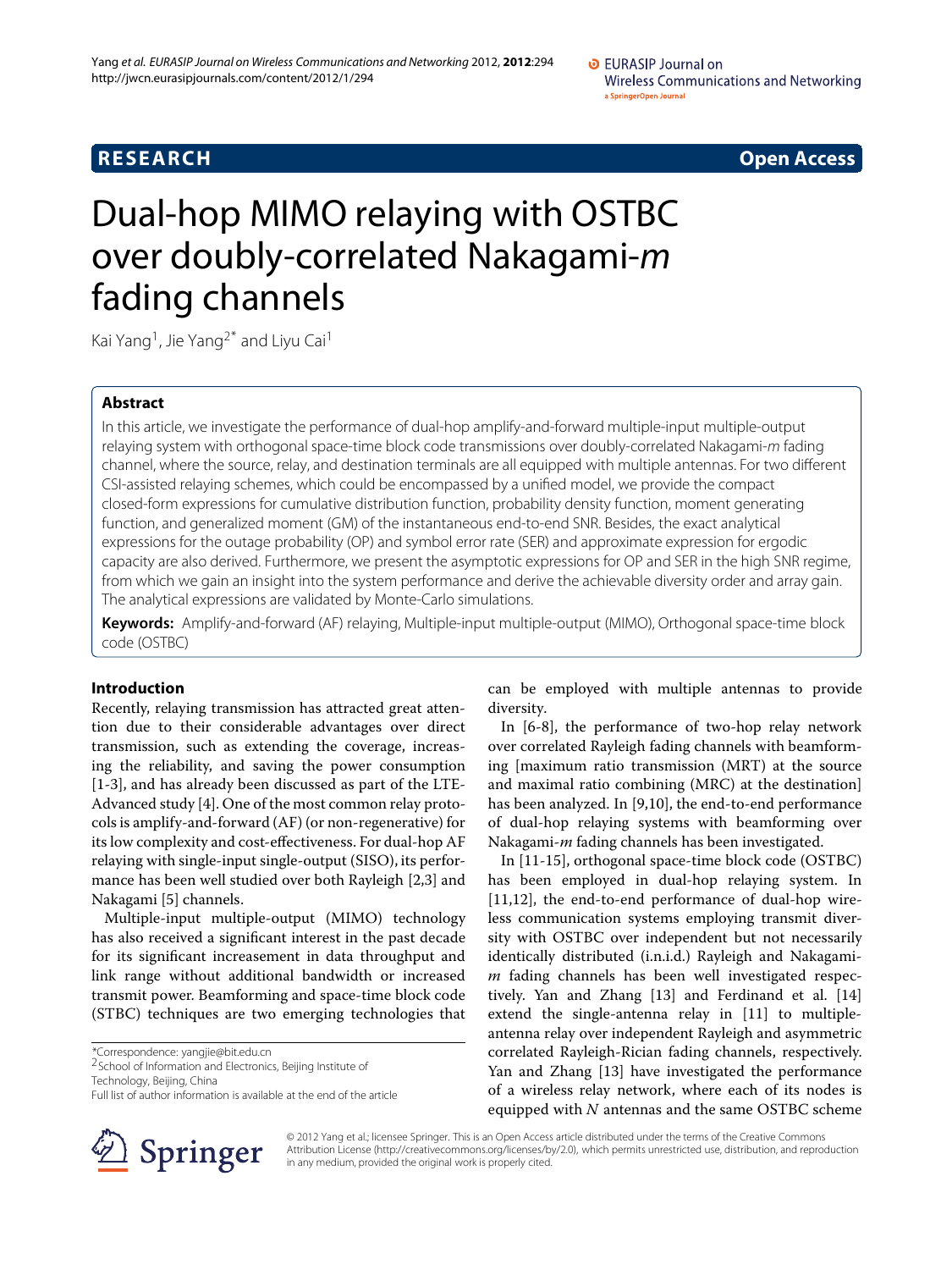is adopted at its source and relay nodes for transmission. In [\[14\]](#page-12-13), the performance of MIMO AF relay network with OSTBC over Rayleigh-Rician asymmetric channel with antenna correlation has been analyzed. Duong et al. [\[15\]](#page-12-10) extended i.n.i.d. Nakagami-*m* fading channels to arbitrarily correlated and not necessarily identically distributed (c.n.i.d.) Nakagami-*m* fading channels by transforming the sum of c.n.i.d. Gamma random variables (RVs) to a sum of independent Gamma RVs, where the relay is equipped with a single antenna.

Antenna correlation occurs in many practical scenarios due to the limited antenna separation or the lack of local scatters [\[16\]](#page-12-14). Louie et al. [\[6](#page-12-5)[-8,](#page-12-6)[15\]](#page-12-10) only considered the onesided correlated fading channels, where there was antenna correlation at either the transmitter or receiver. For a more general case of correlated fading at both the transmitter and receiver, which is referred to as doubly-correlated MIMO channels [\[17\]](#page-12-15), it is important to quantify this correlation effect. In this article, we analyze the performance of two channel state information (CSI) assisted AF MIMO relaying systems over doubly-correlated Nakagami-*m* fading channels by building up the multiple-dimensional Gamma distributed correlated vector with order parameter *m* based on the sum of squared Gaussians [\[18\]](#page-12-16), where all the source, relay, and destination terminals are equipped with multiple antennas and the channel fading at both transmission and reception ends is correlated with arbitrary correlation matrices. The source and relay terminals employ the OSTBC transmissions, which are not necessarily the same. It is noteworthy that it's easy to derive the performance of the dual-hop AF MIMO relaying system with OSTBC transmissions over doubly-correlated Rayleigh fading channels based on our analysis results, since the Nakagami-*m* distribution equals the Rayleigh distribution for  $m = 1$ . We assume that the instantaneous CSI is available at the relay terminal.

The rest of the article is organized as follows. The system and channel models studied are presented in Section ["System and channel models"](#page-1-0). In Section ["Metrics of end-to-end SNR"](#page-3-0), the compact closed-form expressions for the cumulative distribution function (CDF), probability density function (PDF), moment generating function (MGF), and generalized moment (GM) of the instantaneous end-to-end SNR are derived. In Section ["Exact system performance analysis"](#page-4-0), the exact analytical expressions are also derived for the outage probability (OP) and symbol error rate (SER). In Section ["Asymptotic analysis"](#page-5-0), the approximate expression for ergodic capacity is given firstly, and then the asymptotic expressions for OP and SER in the high SNR regime are presented. Numerical results that confirm our analysis are presented in Section ["Numerical results"](#page-6-0), which is followed by the conclusion in Section ["Conclusions"](#page-11-0).

# <span id="page-1-0"></span>**System and channel models**

Consider a dual-hop MIMO relaying network as shown in Figure [1.](#page-1-1) The source equipped with  $N<sub>S</sub>$  antennas communicates with the destination equipped with  $N_D$  antennas via an  $N_R$ -antenna relay. Note that the results in the article can be easily extended to a more general case, where the relay uses different number of transmit and receive antennas. Under the assumption that the direct link between the source and destination is in deep fading, the direct link is ignored.

# **System model**

We assume that the source and relay with multiple antennas employ OSTBC transmissions. An OSTBC with *N*Tx transmission antennas is defined by an  $N_{\text{Tx}} \times K$  transmission matrix **X**, where *K* denotes the block length of an OSTBC and **X** is constructed by a set of transmitted symbols  $x_l$ ,  $l = 1, \ldots, L$ . Since there is a total of *L* symbols transmitted over a period of *K* symbols, the code rate of OSTBCs is  $R_c = L/K$ .

During the first hop, the  $N_R \times K_1$  signal matrix received at the relay could be written as

$$
\mathbf{Y}_{\mathrm{R}} = \mathbf{H}_1 \mathbf{X}_1 + \mathbf{N}_1, \tag{1}
$$

where  $\mathbf{H}_1 \in \mathbb{C}^{N_R \times N_S}$  denotes the spatially correlated Nakagami-*m* distributed channel matrix from the source to relay,  $X_1 \in \mathbb{C}^{N_S \times K_1}$  is the OSTBC codeword matrix with code rate  $R_{c,1} = L/K_1$ , and  $N_1 \in \mathbb{C}^{N_R \times K_1}$  is the noise matrix whose elements are independent and identically distributed (i.i.d.) complex Gaussian RVs with zero mean and variance  $N_0$  / 2. OSTBC decouples the space-time channel into parallel scalar channels each with [\[19\]](#page-12-17)

<span id="page-1-2"></span>
$$
x_{R,l} = ||\mathbf{H}_1||_F^2 x_l + \tilde{n}_{R,l}, \quad l = 1, \dots, L,
$$
 (2)

where the subscript F denotes the Frobenius norm, and  $\tilde{n}_{R,l}$  is the filtered noise with zero mean and variance  $\|\mathbf{H}_1\|_F^2 N_0.$ 

In the second hop, the output signal at the relay  $x_{R,l}$ is amplified by the gain of the relay, *G*, encoded by an OSTBC matrix  $\mathbf{X}_2 \in \mathbb{C}^{N_R \times K_2}$  with code rate  $R_{c,2} = L/K_2$ 

<span id="page-1-1"></span>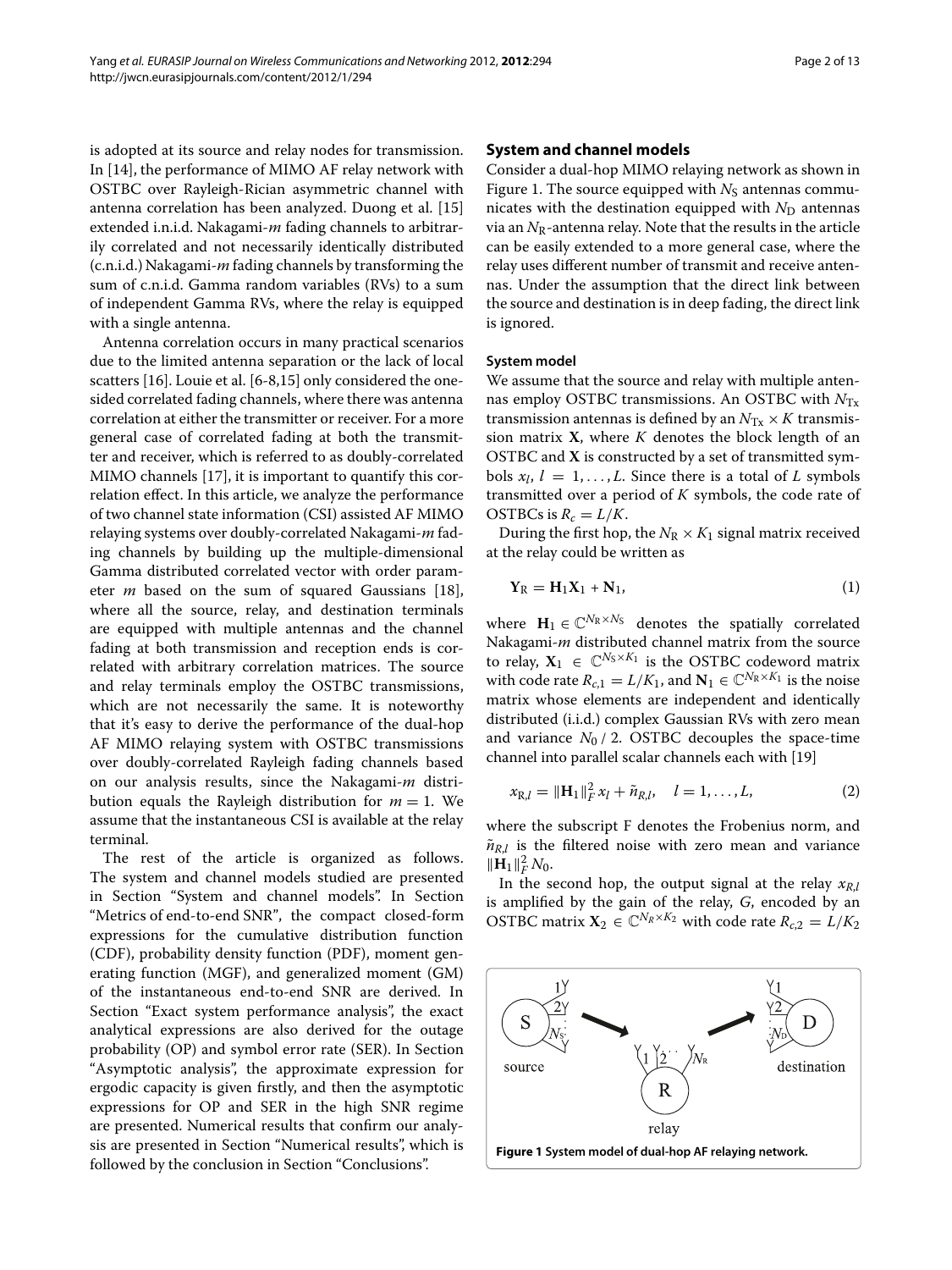and then sent to the destination. The  $N_D \times K_2$  signal matrix received at the destination could be written as

$$
Y_D = H_2 X_2 + N_2,\tag{3}
$$

where  $\mathbf{H}_2 \in \mathbb{C}^{N_D \times N_R}$  denotes the spatially correlated Nakagami-*m* distributed channel matrix between the relay and destination, and  $N_2 \in \mathbb{C}^{N_{\text{D}} \times K_2}$  is the noise matrix whose elements are i.i.d. complex Gaussian RVs with zero mean and variance  $N_0/2$ . The combined signal  $x_{D,l}$  at the destination could be given by

$$
x_{D,l} = G \|\mathbf{H}_2\|_F^2 x_{R,l} + \tilde{n}_{D,l}, \quad l = 1, \dots, L,
$$
 (4)

where  $\tilde{n}_{D,l}$  is the filtered noise with zero mean and variance  $\|\mathbf{H}_2\|_F^2 N_0$ .

Substituting [\(2\)](#page-1-2) into [\(4\)](#page-2-0) yields

$$
x_{D,l} = G \| \mathbf{H}_1 \|_F^2 \| \mathbf{H}_2 \|_F^2 x_l + G \| \mathbf{H}_2 \|_F^2 \tilde{n}_{R,l} + \tilde{n}_{D,l}. \tag{5}
$$

Hence, the end-to-end SNR could be written as

$$
\gamma = \frac{\frac{E_S}{N_0} \|\mathbf{H}_1\|_F^4 \|\mathbf{H}_2\|_F^2}{\|\mathbf{H}_1\|_F^2 \|\mathbf{H}_2\|_F^2 + \frac{1}{G^2}},\tag{6}
$$

where  $E_S = E[|x_l|^2]$ . It is clear from [\(6\)](#page-2-1) that the choice of the relaying gain defines the equivalent end-to-end SNR of the dual-hop relaying system.

Usually, there are two choices for the gain *G* to normalize the received signal [\[2\]](#page-12-3)

$$
G_1 = \sqrt{\frac{E_R}{\|\mathbf{H}_1\|_F^4 E_S + \|\mathbf{H}_1\|_F^2 N_0}},
$$
  
\n
$$
G_2 = \sqrt{\frac{E_R}{\|\mathbf{H}_1\|_F^4 E_S}},
$$
\n(7)

where  $E_R = E[|x_{R,l}|^2]$ . The two choices are referred as the channel noise assisted and channel assisted gains respectively [\[5\]](#page-12-4), and could be encompassed by the unified model

$$
G = \sqrt{\frac{E_R}{\|\mathbf{H}_1\|_F^4 E_S + \beta \|\mathbf{H}_1\|_F^2 N_0}},\tag{8}
$$

where  $\beta$  is equal to 0 or 1 corresponding to the channel assisted gain *G*<sup>2</sup> and channel noise assisted gain *G*1, respectively. By substituting [\(8\)](#page-2-2) into [\(6\)](#page-2-1), we have

$$
\gamma = \frac{\gamma_1 \gamma_2}{\gamma_1 + \gamma_2 + \beta},\tag{9}
$$

where  $\gamma_1 = \rho_1 \|\mathbf{H}_1\|_F^2$ ,  $\rho_1 = E_S/N_0$ ,  $\gamma_2 = \rho_2 \|\mathbf{H}_2\|_F^2$ , and  $\rho_2 = E_R/N_0.$ 

### **Channel model**

The correlated channel matrix  $H_i$ ,  $i = 1, 2$ , can be factorized in the form [\[20\]](#page-12-18)

$$
\mathbf{H}_{i} = \mathbf{R}_{\mathrm{Rx},i}^{\frac{1}{2}} \mathbf{H}_{\mathrm{iid},i} \left( \mathbf{R}_{\mathrm{Tx},i}^{\frac{1}{2}} \right)^{\mathrm{T}}, \qquad (10)
$$

where  $\mathbf{R}_{Tx,i}$  and  $\mathbf{R}_{Rx,i}$  are the transmission and reception correlation matrices of *i*-th hop respectively, **H**i.i.d.,*<sup>i</sup>* is a matrix of i.i.d. RVs, and the superscript T denotes the matrix transpose operation. The entry of  $\mathbf{R}_{\mathrm{Tx},i}\left(\mathbf{R}_{\mathrm{Rx},i}\right)$ ,  $\rho_{\mathrm{Tx},i}^{(j,k)}$   $(\rho_{\mathrm{Rx},i}^{(j,k)}),$  is the correlation coefficient between *j*-th and *k*-th transmission (reception) antennas of *i*-th hop. Based on the Kronecker product of the transmission and reception correlation matrices, we have

$$
\text{vec}(\mathbf{H}_i) = \mathbf{R}_i^{\frac{1}{2}} \text{vec}\left(\mathbf{H}_{i.i.d.,i}\right),\tag{11}
$$

<span id="page-2-0"></span>where  $\text{vec}(\cdot)$  denotes the matrix vectorization operation,  $\mathbf{R}_i = \mathbf{R}_{\mathrm{Tx},i}^{\mathrm{T}} \otimes \mathbf{R}_{\mathrm{Rx},i}$ , and  $\otimes$  denotes the Kronecker product.

By building up the multiple-dimensional Gamma distributed correlated vector with order parameter *m* based on the sum of squared Gaussians, the MGF of  $\|\mathbf{H}_{i}\|_{F}^{2}$  could be given by [\[18\]](#page-12-16)

<span id="page-2-4"></span>
$$
\mathcal{M}_{\|\mathbf{H}_{i}\|_{F}^{2}}(s) = \left|\mathbf{I}_{i} + \frac{s}{m_{i}}\mathbf{D}_{\bar{\gamma},i}\mathbf{R}_{i}\right|^{-m_{i}},\tag{12}
$$

<span id="page-2-1"></span>where *mi* is the Nakagami-*m* fading parameter of *i*-th hop, **I**<sub>*i*</sub> is the identity matrix of size  $N_{\text{Tx},i} \times N_{\text{Rx},i}$ ,  $\mathbf{D}_{\bar{y},i} =$  $\{\bar{\gamma}_{i,1}, \bar{\gamma}_{i,2}, \ldots, \bar{\gamma}_{i,N_{\text{Tx},i} \times N_{\text{Rx},i}}\}$ , and  $\bar{\gamma}_{i,j}, j = 1, \ldots, N_{\text{Tx},i} \times I$  $N_{\text{Rx},i}$ , is the average SNR for the *j*-th branch in vec ( $\mathbf{H}_i$ ). By using an eigenvalue factorization, the matrix  $D_{\bar{V},i}$ **R***i* can be diagonalized as

<span id="page-2-3"></span>
$$
\mathbf{D}_{\bar{\gamma},i}\mathbf{R}_i = \mathbf{U}_i \Lambda_i \mathbf{U}_i^{-1},\tag{13}
$$

where

$$
\Lambda_i = \mathrm{diag}\{\lambda_{i,1},\ldots,\underbrace{\lambda_{i,j},\ldots,\lambda_{i,j}}_{v_{i,j}},\ldots,\lambda_{i,J_i}\},\,
$$

and  $\lambda_{i,j}$ ,  $j = 1, \ldots, J_i$ , is the distinct eigenvalue of  $\mathbf{D}_{\bar{\gamma},i} \mathbf{R}_i$ with multiplicity  $v_{i,j}$  such that  $\sum_{j=1}^{J_i} v_{i,j} = N_{\text{Tx},i} \times N_{\text{Rx},i}$ .<br>Substituting [\(13\)](#page-2-3) into [\(12\)](#page-2-4) yields

<span id="page-2-5"></span><span id="page-2-2"></span>
$$
\mathcal{M}_{\|\mathbf{H}_{i}\|_{F}^{2}}(s) = \left|\mathbf{I}_{i} + \frac{s}{m_{i}}\boldsymbol{\Lambda}_{i}\right|^{-m_{i}} = \prod_{j=1}^{J_{i}}\left(1 + \frac{s}{m_{i}}\lambda_{i,j}\right)^{-m_{i}v_{i,j}}.
$$
\n(14)

<span id="page-2-6"></span>In particular, for the case of balanced branches, i.e.  $\bar{\gamma}_{i,1} = \bar{\gamma}_{i,2} = \cdots = \bar{\gamma}_{i,N_{\text{Tx},i} \times N_{\text{Rx},i}}$ , [\(12\)](#page-2-4) can be expressed in terms of the eigenvalues associated with **R***<sup>i</sup>* as follows:

$$
\mathcal{M}_{\|\mathbf{H}_{i}\|_{F}^{2}}(s) = \prod_{j=1}^{J_{i}'} \left(1 + \frac{s\bar{\gamma}_{i,1}}{m_{i}}\phi_{i,j}\right)^{-m_{i}u_{i,j}},
$$
(15)

where  $\phi_{i,j}, j = 1, \ldots, J'_i$ , denotes the distinct eigenvalue of  $\mathbf{R}_i$  with multiplicity  $u_{i,j}$  such that  $\sum_{j=1}^{J'_i} u_{i,j} = N_{\text{Tx},i} \times N_{\text{Rx},i}$ , and is the product of the eigenvalues of  $\mathbf{R}_{\mathrm{Tx},i}$  and  $\mathbf{R}_{\mathrm{Rx},i}$ .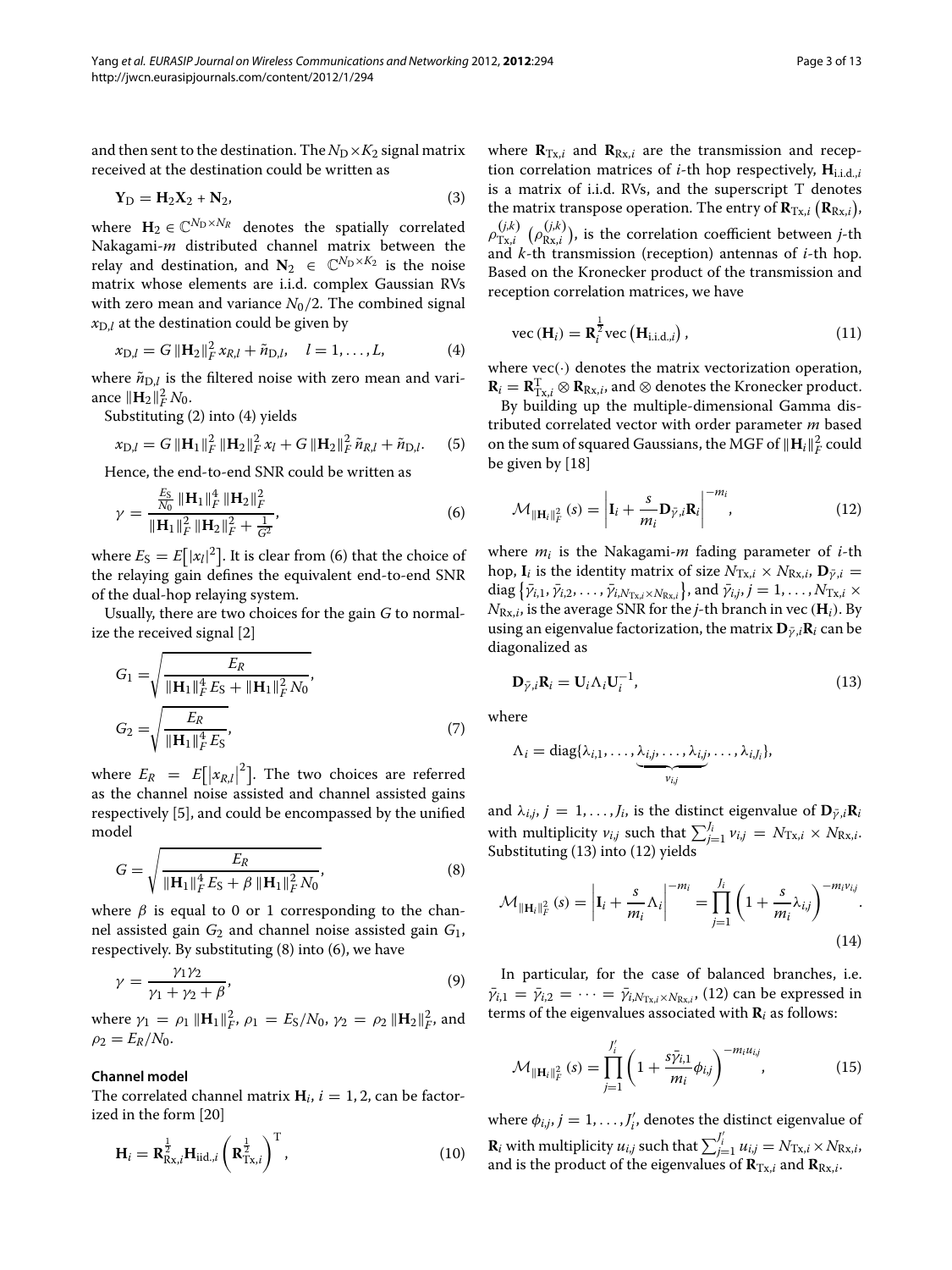By expanding in poles and residuals, [\(14\)](#page-2-5) can be decomposed into the following partial fractions ([\[21\]](#page-12-19), eq. (2.102))

$$
\mathcal{M}_{\|\mathbf{H}_{i}\|_{F}^{2}}(s) = \sum_{j=1}^{J_{i}} \sum_{k=1}^{m_{i}v_{i,j}} c_{j,k}^{i} \left(1 + \frac{s}{m_{i}} \lambda_{i,j}\right)^{-k},
$$
(16)

where

$$
c_{j,k}^i = \frac{1}{(m_i \nu_{i,j} - k)!} \left(\frac{m_i}{\lambda_{i,j}}\right)^{m_i \nu_{i,j} - k} \frac{d^{m_i \nu_{i,j} - k}}{ds^{m_i \nu_{i,j} - k}} \\ \times \left(\mathcal{M}_{\|\mathbf{H}_i\|_F^2}(s) \left(1 + \frac{s}{m_i} \lambda_{i,j}\right)^{m_i \nu_{i,j}}\right)\Big|_{s = -\frac{m_i}{\lambda_{i,j}}}.
$$

From the relationship between MGF and PDF, based on the linearity of the inverse of the Laplace transform and the identity for inverse Laplace transformation, given in ([\[22\]](#page-12-20), eq. (5.2.17)), we could therefore write for the PDF of  $||H_i||_F^2 = z$ , where  $z > 0$ , as

$$
f(z) = \sum_{j=1}^{J_i} \sum_{k=1}^{m_i v_{i,j}} c_{j,k}^i \left(\frac{\lambda_{i,j}}{m_i}\right)^{-k} \frac{z^{k-1}}{\Gamma(k)} \exp\left(-\frac{m_i z}{\lambda_{i,j}}\right), \quad (17)
$$

where  $\Gamma(\cdot)$  is the gamma function defined as  $\Gamma(x)$  = <sup>0</sup> *<sup>t</sup>x*−1*e*−*<sup>t</sup> dt* [\[21\]](#page-12-19).

By integrating the PDF with respect to *z* with the help of ([\[21\]](#page-12-19), eq. (3.351.1)), the CDF of *z* could be given by

$$
F(z) = 1 - \sum_{j=1}^{J_i} \sum_{k=1}^{m_i v_{i,j}} \sum_{l=0}^{k-1} \frac{c_{j,k}^i}{l!} \exp\left(-\frac{m_i z}{\lambda_{i,j}}\right) \left(\frac{m_i z}{\lambda_{i,j}}\right)^l, \tag{18}
$$

where the above deduction uses the property of  $\sum_{j=1}^{J_i} \sum_{k=1}^{m_i v_{i,j}} c_{j,k}^i = 1$ , which can be derived by substituting  $s = 0$  into [\(12\)](#page-2-4) and [\(16\)](#page-3-1) and comparing the results.

# <span id="page-3-0"></span>**Metrics of end-to-end SNR**

In this section, the compact closed-form expressions for CDF of the end-to-end SNR  $\gamma$  are presented firstly. Then the exact analytical expressions for the PDF, MGF, and GM of  $\gamma$  are derived relying on CDF.

# **CDF of** *γ*

The CDF of end-to-end SNR  $\gamma$  could be written as

$$
F_{\gamma}(\gamma) = 1 - 2 \sum_{j=1}^{J_1} \sum_{k=1}^{m_1 v_{1,j}} \sum_{l=0}^{L_1} \sum_{p=1}^{m_2 v_{2,p}} \sum_{q=1}^{q-1} \sum_{g=0}^{m_2 v_{2,p}} \sum_{l=0}^{q-1}
$$
  
\n
$$
\times \sum_{h=0}^{l} {q-1 \choose g} {l \choose h} \frac{c_{j,k}^1 c_{p,q}^2}{\Gamma(l+1) \Gamma(q)}
$$
  
\n
$$
\times \left(\frac{m_1}{\rho_1 \lambda_{1,j}}\right)^{\frac{\theta+l}{2}} \left(\frac{\rho_2 \lambda_{2,p}}{m_2}\right)^{\frac{\theta-l}{2}-q} \times \exp\left(-\frac{m_1 \gamma}{\rho_1 \lambda_{1,j}} - \frac{m_2 \gamma}{\rho_2 \lambda_{2,p}}\right)
$$
  
\n
$$
\times \gamma^{\frac{-g+h+l-1}{2}+q} (\gamma + \beta)^{\frac{g-h+l+1}{2}} K_{\theta-l} (2\gamma'), \tag{19}
$$

where  $\gamma'=\sqrt{\frac{m_1m_2\gamma(\gamma+\beta)}{\rho_1\lambda_{1,j}\rho_2\lambda_{2,p}}}, \theta=g\!+\!h\!+\!1,$  and  $K_{\nu}(\cdot)$  denotes the *v*th-order modified Bessel function of the second kind.

<span id="page-3-1"></span>*Proof.* The proof is provided in [Appendix 1.](#page-11-1)

### **PDF of** *γ*

<span id="page-3-3"></span>The close-form expression for the PDF of  $\gamma$  can be given by

$$
f_{\gamma}(\gamma) = 2 \sum_{j=1}^{J_1} \sum_{k=1}^{m_1 v_{1j}} \sum_{l=0}^{k-1} \sum_{p=1}^{J_2} \sum_{q=1}^{m_2 v_{2p}} \sum_{g=0}^{q-1}
$$
  
 
$$
\times \sum_{h=0}^{l} {q-1 \choose g} {l \choose h} \frac{c_{j,k}^1 c_{p,q}^2}{\Gamma(l+1) \Gamma(q)} \left(\frac{m_1}{\rho_1 \lambda_{1j}}\right)^{\frac{\theta+l}{2}}
$$
  
 
$$
\times \left(\frac{\rho_2 \lambda_{2,p}}{m_2}\right)^{\frac{\theta-l}{2}-q} \times \exp\left(-\frac{m_1 \gamma}{\rho_1 \lambda_{1j}} - \frac{m_2 \gamma}{\rho_2 \lambda_{2,p}}\right)
$$
  
 
$$
\times \gamma^{\frac{-g+h+l-3}{2}+q}(\gamma + \beta)^{\frac{g-h+l-1}{2}}
$$
  
 
$$
\times (\gamma'(2\gamma + \beta) K_{\theta-l+1}(2\gamma') + \varphi K_{\theta-l}(2\gamma')), \tag{20}
$$

<span id="page-3-7"></span>where  $\varphi = \left(\frac{m_1}{\rho_1 \lambda_{1,j}} + \frac{m_2}{\rho_2 \lambda_{2,p}}\right) \gamma (\gamma + \beta) - (\theta + q) \gamma - (h + q) \beta.$ 

*Proof.* Taking the derivative of [\(19\)](#page-3-2) with respect to  $\gamma$ and using the expression for the derivative of the modified Bessel function, given in ([\[21\]](#page-12-19), eq. (8.486.13)), yields [\(20\)](#page-3-3).  $\Box$ 

# <span id="page-3-6"></span><span id="page-3-5"></span>**MGF of** *γ*

Moment generating function is useful in evaluating the system performance over fading channels. The MGF of  $\gamma$ can be presented as

<span id="page-3-4"></span>
$$
\mathcal{M}_{\gamma}(s) = 1 - s \sum_{j=1}^{J_1} \sum_{k=1}^{m_1 v_{1j}} \sum_{l=0}^{k-1} \sum_{p=1}^{J_2} \sum_{q=1}^{m_2 v_{2,p}} \sum_{g=0}^{q-1} \sum_{h=0}^{l} \sum_{h=0}^{l} \times \sum_{\mu=0}^{g+l+2} \left( \frac{q-1}{g} \right) \left( \frac{l}{h} \right) \left( \frac{g+l+2}{\mu} \right) \times \frac{c_{j,k}^1 c_{p,q}^2 \Gamma(\theta+1)}{\Gamma(q) \beta^{\mu+h+1} (-1)^{q-g+\mu-1}} \left( \frac{\rho_1 \lambda_{1,j}}{m_1} \right) \left( \frac{\rho_2 \lambda_{2,p}}{m_2} \right)^{\theta-q+1} \times \frac{d^{q-g+\mu-1}}{d \tilde{s}^{q-g+\mu-1}} \left( {}_2F_0 \left( \theta+1, l+1;; -\omega \left( \tilde{s} + \tilde{s}' \right) \right) \times {}_2F_0 \left( \theta+1, l+1;; -\omega \left( \tilde{s} - \tilde{s}' \right) \right) \right) \Big|_{\tilde{s}=s'}, \tag{21}
$$

<span id="page-3-2"></span>where  $\tilde{s}' = \sqrt{\tilde{s}^2 - \frac{2}{\beta \omega}}, \omega = \frac{\rho_1 \lambda_{1,j} \rho_2 \lambda_{2,p}}{2 \beta m_1 m_2}, s' = s + \frac{m_1}{\rho_1 \lambda_{1,j}} + \frac{m_2}{\rho_2 \lambda_{2,p}}, \text{and } {}_2F_0(a, b; ; z)$  denotes the generalized hypergeometric function.

 $\Box$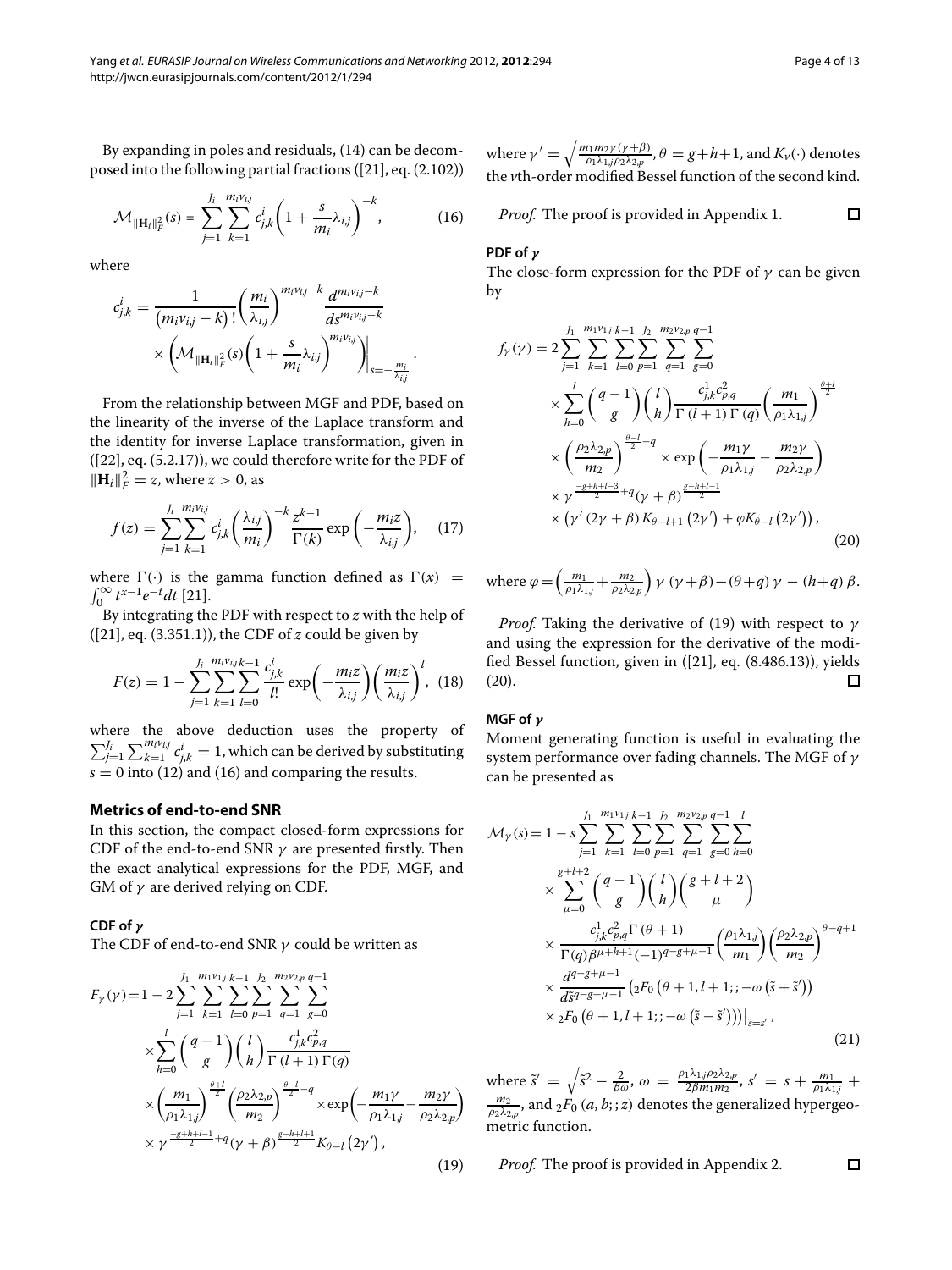Although [\(21\)](#page-3-4) appears complicated, it is in closed form since higher order derivatives of arbitrary order are known for the generalized hypergeometric function  ${}_{p}F_{q}\left(\left(a_{p}\right);\left(b_{q}\right);z\right)$  [\[23\]](#page-12-21). Having the MGF in closed form as in [\(21\)](#page-3-4) and using the MGF-based approach for the performance evaluation of digital modulations over fading channels [\[24\]](#page-12-22), the average bit and SERs for some types of modulation can be derived from the MGF of the instantaneous fading SNR directly (e.g., differentially coherent detection of phase-shift-keying (PSK) or noncoherent detection of orthogonal frequency-shift-keying (FSK)).

<span id="page-4-1"></span>For  $\beta = 0$ , [\(21\)](#page-3-4) reduces to

$$
\mathcal{M}_{\gamma}(s) = 1 - 2s \sum_{j=1}^{J_1} \sum_{k=1}^{m_1 v_{1,j}} \sum_{l=0}^{k-1} \sum_{p=1}^{J_2} \sum_{q=1}^{m_2 v_{2,p}} \sum_{g=0}^{q-1} \sum_{h=0}^{l} \binom{q-1}{g} \binom{l}{h}
$$

$$
\times \frac{c_{j,k}^1 c_{p,q}^2}{\Gamma(l+1) \Gamma(q)} \left(\frac{m_1}{\rho_1 \lambda_{1,j}}\right)^{\frac{\theta+l}{2}} \left(\frac{\rho_2 \lambda_{2,p}}{m_2}\right)^{\frac{\theta-l}{2}-q}
$$

$$
\times \frac{\sqrt{\pi} (2\varpi)^{\theta-l}}{(s'+\varpi)^{\theta+q+1}} \frac{\Gamma(\theta+q+1) \Gamma(2l+q-g-h)}{\Gamma(l+q+\frac{3}{2})}
$$

$$
\times {}_2F_1 \left(\theta+q+1, \theta-l+\frac{1}{2}; l+q+\frac{3}{2}; \frac{s'-\varpi}{s'+\varpi}\right), \tag{22}
$$

where  $\overline{\omega} = 2 \sqrt{\frac{m_1 m_2}{\rho_1 \lambda_{1,j} \rho_2 \lambda_{2,p}}}$ .

*Proof.* By setting  $\beta = 0$ , [\(43\)](#page-11-3) can be reduced to a manipulable form. By performing some algebraic manipulations with the help of expression for the definite integral of Bessel function, given in ([\[21\]](#page-12-19), eq. (6.621.3)), the MGF of γ with  $β = 0$  can be derived as shown in [\(22\)](#page-4-1).  $\Box$ 

#### **GM of** *γ*

We now derive the GMs of  $\gamma$  that can efficiently be applied to uncover other statistical measures of the system performance. For instance, the average SNR, amount of fading, and ergodic capacity can be evaluated with the first-order and second-order moments.

The GM of  $\gamma$  can be expressed as

$$
E(\gamma^{n}) = n \sum_{j=1}^{J_{1}} \sum_{k=1}^{m_{1}v_{1j}} \sum_{l=0}^{k-1} \sum_{p=1}^{J_{2}} \sum_{q=1}^{m_{2}v_{2p}} \sum_{g=0}^{q-1} \sum_{h=0}^{l}
$$
  
 
$$
\times \sum_{\mu=0}^{g+l+2} {q-1 \choose g} {l \choose h} {g+l+2 \choose \mu}
$$
  
 
$$
\times \frac{c_{j,k}^{1}c_{p,q}^{2} \Gamma(\theta+1)}{\Gamma(q)\beta^{\mu+h+1}(-1)^{q-g+\mu+n-2}} \left(\frac{\rho_{1}\lambda_{1,j}}{m_{1}}\right)
$$
  
 
$$
\times \left(\frac{\rho_{2}\lambda_{2,p}}{m_{2}}\right)^{\theta-q+1} \times \frac{d^{q-g+\mu+n-2}}{d\bar{s}^{q-g+\mu+n-2}}
$$

<span id="page-4-3"></span>
$$
\times (2F_0 (\theta + 1, l + 1; ; -\omega \tilde{s}_+)
$$
  
 
$$
\times 2F_0 (\theta + 1, l + 1; ; -\omega \tilde{s}_-) )|_{\tilde{s} = \frac{m_1}{\rho_1 \lambda_1 j} + \frac{m_2}{\rho_2 \lambda_2 \rho}}, (23)
$$

where 
$$
\tilde{s}_+ = \tilde{s} + \sqrt{\tilde{s}^2 - \frac{4m_1m_2}{\rho_1\lambda_{1,j}\rho_2\lambda_{2,p}}}
$$
, and  $\tilde{s}_- = \tilde{s} - \sqrt{\tilde{s}^2 - \frac{4m_1m_2}{\rho_1\lambda_{1,j}\rho_2\lambda_{2,p}}}$ .

*Proof.* The GM of  $\gamma$  can be obtained from

<span id="page-4-2"></span>
$$
E(\gamma^n) = n \int_0^\infty \gamma^{n-1} \left(1 - F_\gamma(\gamma)\right) d\gamma. \tag{24}
$$

By substituting [\(19\)](#page-3-2) into [\(24\)](#page-4-2) and performing the similar algebraic manipulations as in [Appendix 2,](#page-11-2) the closed-form expression for GM of  $\gamma$  can be derived as shown in [\(23\)](#page-4-3).  $\Box$ 

For  $\beta = 0$ , [\(23\)](#page-4-3) deduces to

$$
E(\gamma^{n}) = 2n \sum_{j=1}^{J_{1}} \sum_{k=1}^{m_{1}v_{1j}} \sum_{l=0}^{k-1} \sum_{p=1}^{J_{2}} \sum_{q=1}^{m_{2}v_{2,p}} \sum_{q=0}^{q-1}
$$
  
\n
$$
\times \sum_{h=0}^{l} {q-1 \choose g} {l \choose h} \frac{c_{j,k}^{1}c_{p,q}^{2}}{\Gamma(l+1)\Gamma(q)} \left(\frac{m_{1}}{\rho_{1}\lambda_{1,j}}\right)^{\frac{\theta+l}{2}}
$$
  
\n
$$
\times \left(\frac{\rho_{2}\lambda_{2,p}}{m_{2}}\right)^{\frac{\theta-l}{2}-q} \times \frac{\sqrt{\pi}(2\varpi)^{\theta-l}}{\left(\frac{m_{1}}{\rho_{1}\lambda_{1,j}} + \frac{m_{2}}{\rho_{2}\lambda_{2,p}} + \varpi\right)^{\theta+n+q}}
$$
  
\n
$$
\times \frac{\Gamma(\theta+n+q)\Gamma(2l+n+q-\theta)}{\Gamma(l+n+q+\frac{1}{2})} \times {}_{2}F_{1}
$$
  
\n
$$
\times \left(\theta+n+q, \theta-l+\frac{1}{2}; l+n+q+\frac{1}{2}; \left(\frac{m_{1}}{\rho_{1}\lambda_{1,j}} + \frac{m_{2}}{\rho_{2}\lambda_{2,p}} - \varpi\right) / \left(\frac{m_{1}}{\rho_{1}\lambda_{1,j}} + \frac{m_{2}}{\rho_{2}\lambda_{2,p}} + \varpi\right)\right).
$$
\n(25)

<span id="page-4-4"></span>*Proof.* Substituting [\(19\)](#page-3-2) with  $\beta = 0$  into [\(24\)](#page-4-2) and performing some algebraic manipulations with the help of expression for the definite integral of Bessel function, given in ([\[21\]](#page-12-19), eq. (6.621.3)), the GM of  $\gamma$  with  $\beta = 0$  can be derived as shown in (25). be derived as shown in [\(25\)](#page-4-4).

# <span id="page-4-0"></span>**Exact system performance analysis**

In this section, the exact analytical expressions are derived for the OP and SER based on the expressions presented in last section.

### **Outage probability**

The OP is an important quality of service measure, which is defined as the probability that the instantaneous endto-end SNR falls below a predetermined threshold  $\gamma_{\rm th}$  and could be given by

<span id="page-4-5"></span>
$$
P_{\text{out}} = P(\gamma < \gamma_{\text{th}}) = F_{\gamma}(\gamma_{\text{th}}),\tag{26}
$$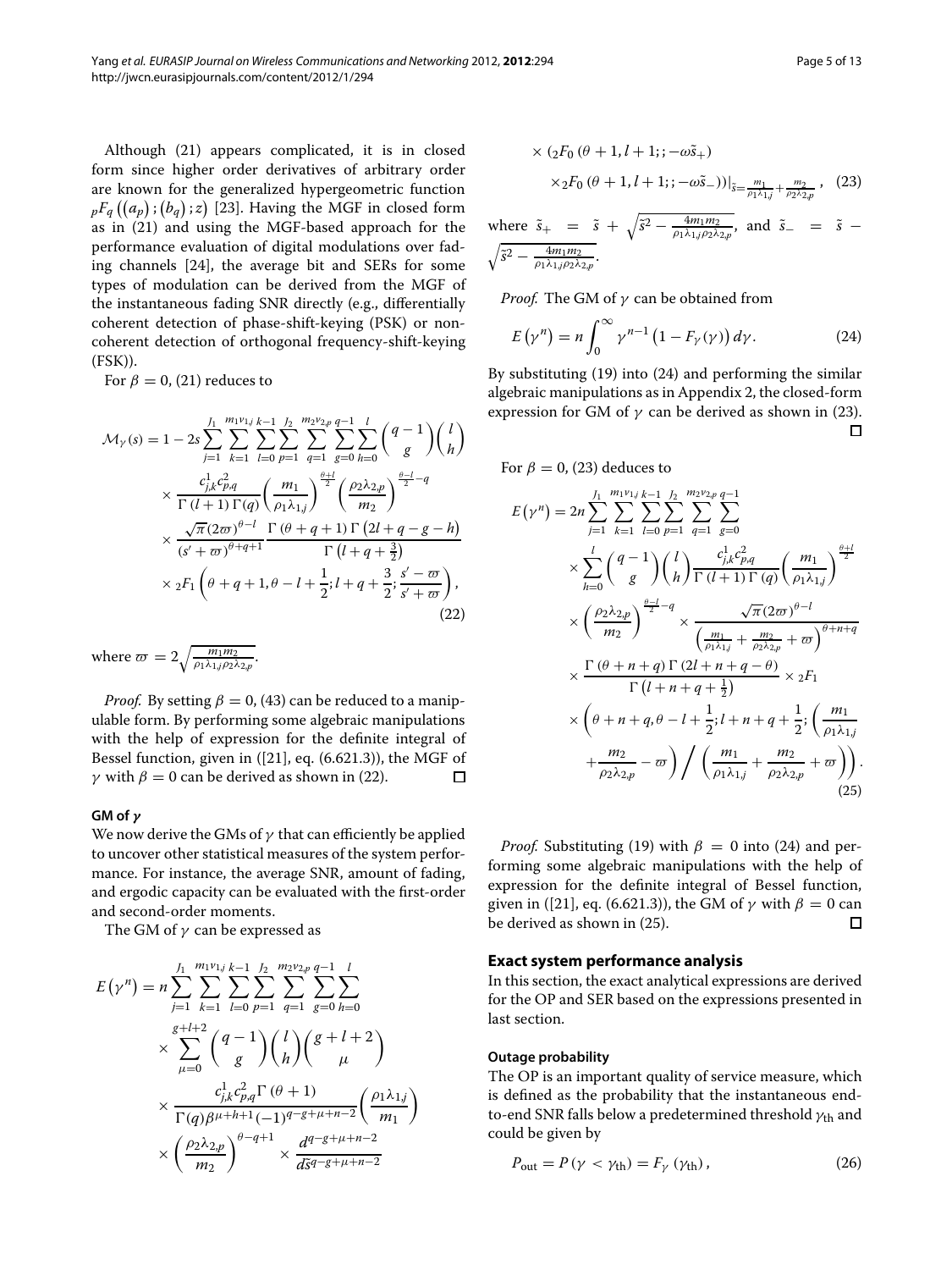where  $F_{\gamma}$  ( $\gamma_{\text{th}}$ ) is the CDF of  $\gamma$  evaluated at  $\gamma = \gamma_{\text{th}}$ . Consequently, the OP could be evaluated by substituting [\(19\)](#page-3-2) into [\(26\)](#page-4-5).

### <span id="page-5-5"></span>**Symbol error rate**

With the aid of  $\mathcal{M}_{\gamma}(s)$  presented in Section ["MGF of](#page-3-5)  $\gamma$ ", the average SER of some types of modulation can be easily obtained via the unified MGF-based approach [\[24\]](#page-12-22). However, for some cases (e.g., coherent detection of M-PSK, M-FSK, and M-QAM), the intractability arises in seeking a closed-form solution to the finite-range integration of the MGF expressions, which involve the generalized hypergeometric function.

In this section, we adopt an alternative approach to give the closed-form expression for SER directly in terms of the CDF of  $\gamma$  as [\[25\]](#page-12-23)

$$
P_s = \frac{a}{2} \sqrt{\frac{b}{\pi}} \int_0^\infty \frac{F(\gamma)}{\sqrt{\gamma}} \exp\left(-b\gamma\right) d\gamma,\tag{27}
$$

where the parameters *a* and *b* are up to a specific modulation scheme to be used, e.g., for BPSK,  $a = b = 1$ .

For mathematical tractability, we set  $\beta = 0$ . Substituting [\(19\)](#page-3-2) into [\(27\)](#page-5-1), and performing some algebraic manipulations with the help of the expression for the definite integral of Bessel function, given in ([\[21\]](#page-12-19), eq. (6.621.3)), yields

$$
P_s = \frac{a}{2} - a\sqrt{b} \sum_{j=1}^{J_1} \sum_{k=1}^{m_1 v_{1j}} \sum_{l=0}^{k-1} \sum_{p=1}^{J_2} \sum_{q=1}^{m_2 v_{2p}} \sum_{g=0}^{q-1} \sum_{h=0}^{l} \binom{q-1}{g} \binom{l}{h}
$$
  
\n
$$
\times \frac{c_{j,k}^1 c_{p,q}^2}{\Gamma(l+1)\Gamma(q)} \binom{m_1}{\rho_1 \lambda_{1j}}^{\frac{\rho+1}{2}} \binom{\rho_2 \lambda_{2,p}}{m_2}^{\frac{\rho-1}{2}-q}
$$
  
\n
$$
\times \frac{(2\varpi)^{\theta-l}\Gamma(\theta+q+\frac{1}{2})\Gamma(2l+q+\frac{1}{2}-\theta)}{\left(\tilde{b}+\varpi\right)^{\theta+q+\frac{1}{2}}\Gamma(l+q+1)}
$$
  
\n
$$
\times {}_2F_1 \left(\theta+q+\frac{1}{2},\theta-l+\frac{1}{2};l+q+1;\frac{\tilde{b}-\varpi}{\tilde{b}+\varpi}\right), \tag{28}
$$

where 
$$
\tilde{b} = b + \frac{m_1}{\rho_1 \lambda_{1,j}} + \frac{m_2}{\rho_2 \lambda_{2,p}}
$$
.

# <span id="page-5-0"></span>**Asymptotic analysis**

In this section, the approximate expression for ergodic capacity is given firstly. The asymptotic expressions for OP and SER in high SNR regime are then derived in order to gain insight into the system performance, and the achievable diversity order and array gain of the relaying system are also presented.

#### **Ergodic capacity**

The ergodic capacity is determined by the expected value of the instantaneous mutual information between the source and destination, which could be expressed in a second-order approximation as [\[26\]](#page-12-24)

<span id="page-5-4"></span>
$$
C_{\text{erg}} \approx \frac{\log_2(e)}{2} \left( \ln \left( 1 + E(\gamma) \right) - \frac{E(\gamma^2) - E^2(\gamma)}{2(1 + E(\gamma))^2} \right).
$$
 (29)

By substituting  $n = 1$  and  $n = 2$  into [\(25\)](#page-4-4), we have

<span id="page-5-1"></span>
$$
E(\gamma) = 2 \sum_{j=1}^{J_1} \sum_{k=1}^{m_1 \gamma_{1,j}} \sum_{l=0}^{K-1} \sum_{p=1}^{J_2} \sum_{q=1}^{m_2 \gamma_{2,p}} \sum_{q=0}^{q-1} \sum_{h=0}^{l} \binom{q-1}{g} \binom{l}{h}
$$
  
\n
$$
\times \frac{c_{j,k}^1 c_{p,q}^2}{\Gamma(l+1) \Gamma(q)} \left(\frac{m_1}{\rho_1 \lambda_{1,j}}\right)^{\frac{\theta+l}{2}} \left(\frac{\rho_2 \lambda_{2,p}}{m_2}\right)^{\frac{\theta-l}{2}-q}
$$
  
\n
$$
\times \frac{\sqrt{\pi}(2\varpi)^{\theta-l}}{\binom{m_1}{\rho_1 \lambda_{1,j}} + \frac{m_2}{\rho_2 \lambda_{2,p}} + \varpi} \sum_{r=1}^{m_1} \frac{\Gamma(\theta+q+1) \Gamma(2l+q-\theta+1)}{\Gamma(l+q+\frac{3}{2})}
$$
  
\n
$$
\times {}_2F_1 \left(\theta+q+1, \theta-l+\frac{1}{2}; l+q+\frac{3}{2}; \left(\frac{m_1}{\rho_1 \lambda_{1,j}}\right) + \frac{m_2}{\rho_2 \lambda_{2,p}} - \varpi\right) / \left(\frac{m_1}{\rho_1 \lambda_{1,j}} + \frac{m_2}{\rho_2 \lambda_{2,p}} + \varpi\right).
$$
\n(30)

<span id="page-5-2"></span>
$$
E(\gamma^2) = 4 \sum_{j=1}^{J_1} \sum_{k=1}^{m_1 v_{1j}} \sum_{l=0}^{k-1} \sum_{p=1}^{J_2} \sum_{q=1}^{m_2 v_{2p}} \sum_{g=0}^{q-1} \sum_{h=0}^{l} {q-1 \choose g} {l \choose h}
$$
  
\n
$$
\times \frac{c_{j,k}^1 c_{p,q}^2}{\Gamma(l+1) \Gamma(q)} \left(\frac{m_1}{\rho_1 \lambda_{1,j}}\right)^{\frac{\theta+1}{2}} \left(\frac{\rho_2 \lambda_{2,p}}{m_2}\right)^{\frac{\theta-l}{2}-q}
$$
  
\n
$$
\times \frac{\sqrt{\pi} (2\omega)^{\theta-l}}{\left(\frac{m_1}{\rho_1 \lambda_{1,j}} + \frac{m_2}{\rho_2 \lambda_{2,p}} + \omega\right)^{\theta+q+2}}
$$
  
\n
$$
\times \frac{\Gamma(\theta+q+2) \Gamma(2l+q-\theta+2)}{\Gamma(l+q+\frac{5}{2})}
$$
  
\n
$$
\times {}_2F_1 \left(\theta+q+2, \theta-l+\frac{1}{2}; l+q+\frac{5}{2}; \left(\frac{m_1}{\rho_1 \lambda_{1,j}}\right) + \frac{m_2}{\rho_2 \lambda_{2,p}} - \omega\right) / \left(\frac{m_1}{\rho_1 \lambda_{1,j}} + \frac{m_2}{\rho_2 \lambda_{2,p}} + \omega\right).
$$
  
\n(31)

<span id="page-5-3"></span>Obviously, we can evaluate the ergodic capacity of the MIMO relaying systems by substituting [\(30\)](#page-5-2) and [\(31\)](#page-5-3) into [\(29\)](#page-5-4).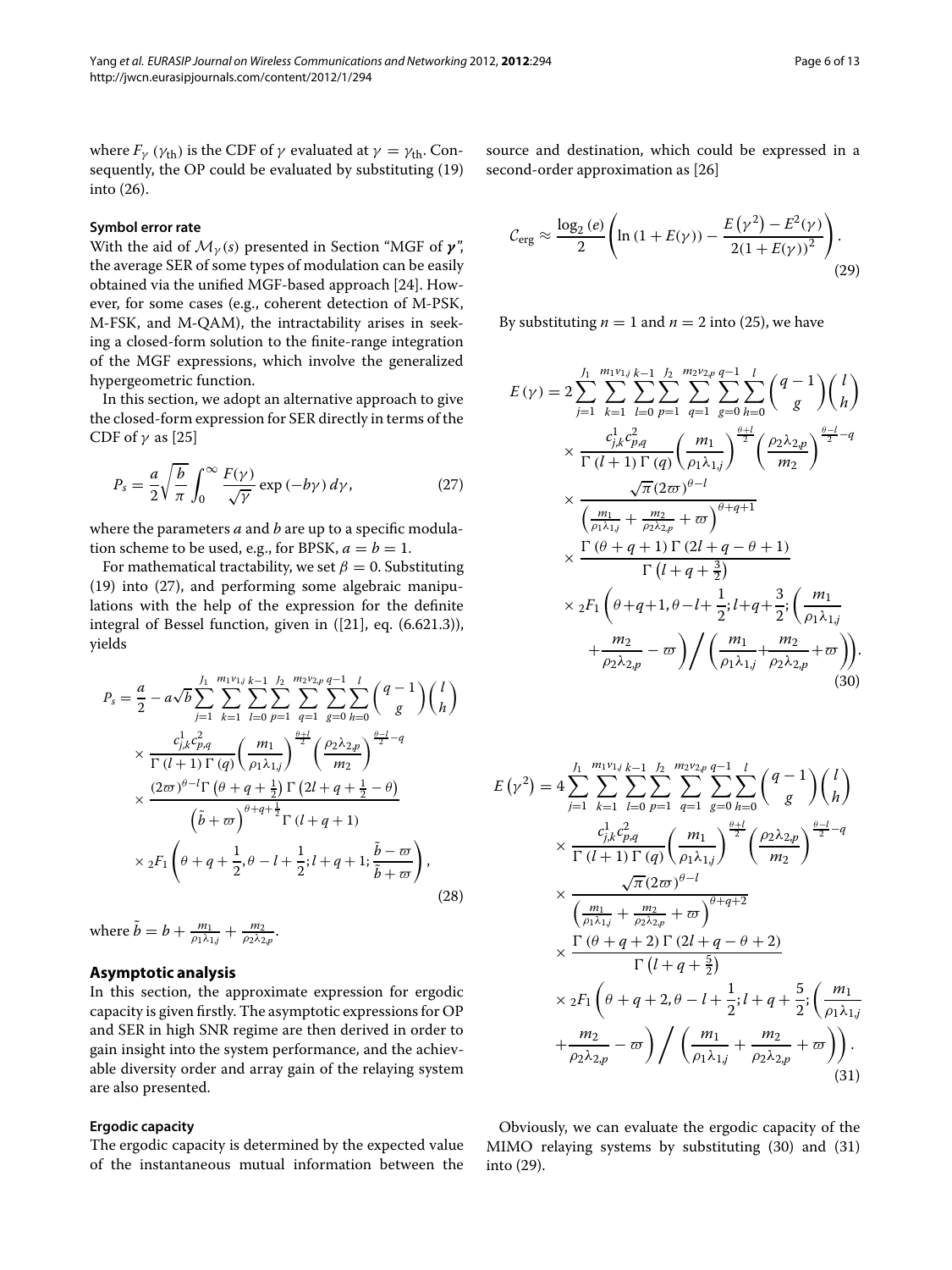By using Taylor series expansion of the exponential function at *z* equal to zero, from [\(18\)](#page-3-6), we have

$$
F(z) = 1 - \sum_{j=1}^{J_i} \sum_{k=1}^{m_i v_{ij}} \sum_{l=0}^{k-1} \sum_{t=0}^{\infty} \frac{(-1)^t c_{j,k}^i}{t! l!} \left(\frac{m_i z}{\lambda_{i,j}}\right)^{l+t}
$$

$$
= D_i z^{N_{\text{Tx},i} N_{\text{Rx},i} m_i} + o\left(z^{N_{\text{Tx},i} N_{\text{Rx},i} m_i + 1}\right), \tag{32}
$$

where

$$
D_i = \sum_{j=1}^{J_i} \sum_{k=1}^{m_i v_{i,j} k-1} \binom{N_{\text{Tx},i} N_{\text{Rx},i} m_i}{l} \frac{c_{j,k}^i \left(-\frac{m_i}{\lambda_{i,j}}\right)^{N_{\text{Tx},i} N_{\text{Rx},i} m_i}}{\left(N_{\text{Tx},i} N_{\text{Rx},i} m_i\right) \left(1 - 1\right)^{l-1}}.
$$

Hence, the asymptotic expression for OP at high SNR can be written as [\[27\]](#page-12-25)

$$
P_{\text{out}}^{\infty} = \begin{cases} D_1 \left( \frac{\gamma_{\text{th}}}{\rho_1} \right)^{\tilde{m}_1} + o \left( \left( \frac{\gamma_{\text{th}}}{\rho_1} \right)^{\tilde{m}_1 + 1} \right), & \tilde{m}_1 < \tilde{m}_2 \\ D_2 \left( \frac{\gamma_{\text{th}}}{\rho_1} \right)^{\tilde{m}_2} + o \left( \left( \frac{\gamma_{\text{th}}}{\rho_1} \right)^{\tilde{m}_2 + 1} \right), & \tilde{m}_1 > \tilde{m}_2 \\ (D_1 + D_2) \left( \frac{\gamma_{\text{th}}}{\rho_1} \right)^{\tilde{m}_1} + o \left( \left( \frac{\gamma_{\text{th}}}{\rho_1} \right)^{\tilde{m}_1 + 1} \right), & \tilde{m}_1 = \tilde{m}_2 \end{cases}
$$
(33)

where

$$
D_1 = \sum_{j=1}^{J_1} \sum_{k=1}^{m_1 v_{1j}} \sum_{l=0}^{k-1} {\tilde{m}_1 \choose l} \frac{c_{j,k}^1 \left(-\frac{m_1}{\lambda_{1j}}\right)^{\tilde{m}_1}}{(\tilde{m}_1)!(-1)^{l-1}},
$$
  

$$
D_2 = \sum_{j=1}^{J_2} \sum_{k=1}^{m_2 v_{2j}} \sum_{l=0}^{k-1} {\tilde{m}_2 \choose l} \frac{c_{j,k}^2 \left(-\frac{m_2}{\kappa \lambda_{2j}}\right)^{\tilde{m}_2}}{(\tilde{m}_2)!(-1)^{l-1}},
$$

and  $\tilde{m}_1 = N_S N_R m_1$ ,  $\tilde{m}_2 = N_R N_D m_2$ ,  $\kappa = \rho_2 / \rho_1$ .

It should be noted that the value of  $\beta$  has no impact on the asymptotic expression of OP in high SNR regime.

#### **Symbol error rate**

Based on the relationship between CDF and OP, substituting [\(33\)](#page-6-1) into [\(27\)](#page-5-1) and after some algebraic manipulations with the help of definite integral of exponential function, given in ([\[21\]](#page-12-19), eq. (3.381.10)), the asymptotic SER can be derived as [\[10,](#page-12-8)[28\]](#page-12-26)

$$
P_s^{\infty} = (G_a \rho_1)^{-G_d} + o\left(\rho_1^{-G_d}\right),\tag{34}
$$

where the diversity order *Gd* is

$$
G_d = \min \{ \tilde{m}_1, \tilde{m}_2 \},\tag{35}
$$

and the array gain *Ga* is

$$
G_a = \begin{cases} b\left(\frac{aD_1}{2\sqrt{\pi}}\Gamma\left(\tilde{m}_1 + \frac{1}{2}\right)\right)^{-\frac{1}{\tilde{m}_1}}, & \tilde{m}_1 < \tilde{m}_2\\ b\left(\frac{aD_2}{2\sqrt{\pi}}\Gamma\left(\tilde{m}_2 + \frac{1}{2}\right)\right)^{-\frac{1}{\tilde{m}_2}}, & \tilde{m}_1 > \tilde{m}_2\\ b\left(\frac{a(D_1 + D_2)}{2\sqrt{\pi}}\Gamma\left(\tilde{m}_1 + \frac{1}{2}\right)\right)^{-\frac{1}{\tilde{m}_1}}, & \tilde{m}_1 = \tilde{m}_2 \end{cases}
$$
(36)

From [\(35\)](#page-6-2), we observe that the diversity order is equal to the minimum of the product of the number of source and relay antennas and the first hop Nakagami-*m* fading parameter and the product of the number of relay and destination antennas and the second hop Nakagami*m* fading parameter, which means the diversity order is entirely determined by the weaker hop. It also shows that the diversity order is only determined by the antenna configuration and Nakagami-*m* fading parameter and is independent of the correlation.

## <span id="page-6-0"></span>**Numerical results**

<span id="page-6-1"></span>In this section, the theoretical analysis developed in the previous sections is validated via numerical examples, and we also compare the performance of the CSI-assisted relaying system with that of the fixed gain relaying system [\[29\]](#page-12-27). We consider doubly-correlated Nakagami-*m* fading channels. Without loss of generality, the exponential correlation model is adopted, where the correlation model at both transmitting and receiving ends of both hops are assumed to be identical. For exponential correlation model, the components of the correlation matrix can be given by [\[17,](#page-12-15)[30](#page-12-28)[-32\]](#page-12-29)

<span id="page-6-3"></span>
$$
\rho_{ij} = \rho^{|i-j|}, \quad 0 \le \rho \le 1,
$$
\n(37)

where  $\rho$  is the correlation coefficient of the neighboring antennas. Obviously, [\(37\)](#page-6-3) may be not an accurate model for some real-world scenarios but this is a simple singleparameter model which allows us to study the effect of correlation on the MIMO relaying system in an explicit way and to get some insight. And this model is physically reasonable in the sense that the correlation between a pair of signals decreases as the separation between them increases.

<span id="page-6-2"></span>Figure [2](#page-7-0) plots the PDF of the received end-to-end SNR  $\gamma$  for different terminal antenna configurations with different correlation coefficient  $\rho$ . It is observed that the analysis results of [\(20\)](#page-3-3) match perfectly with the simulation results. The higher the correlation, the lower the end-toend SNR. This phenomenon is more significant for system with larger number of antennas. It also shows that the endto-end SNR  $\gamma$  with  $\beta = 1$  can be tightly upper bounded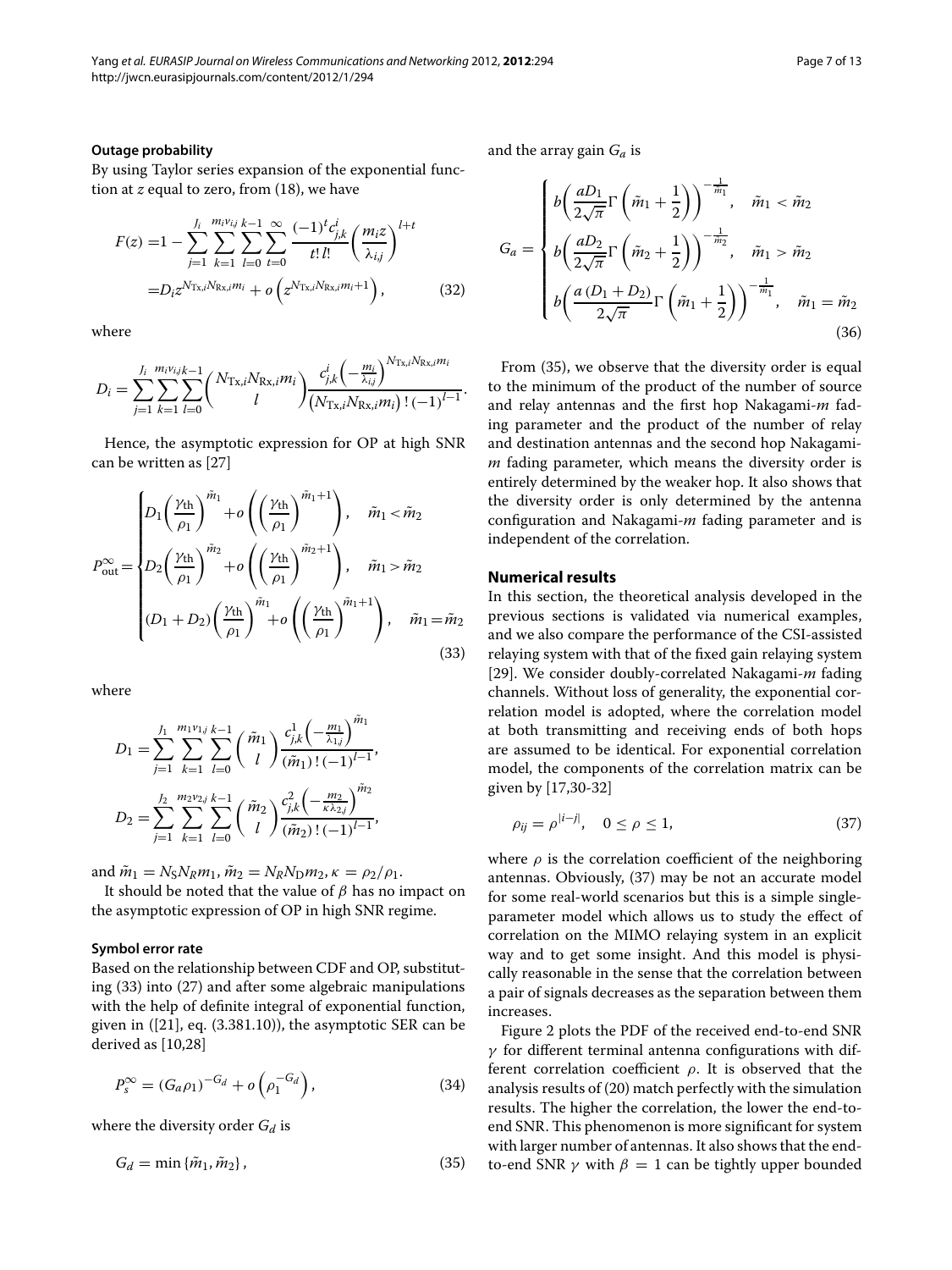

<span id="page-7-0"></span> $\bar{\gamma}_{1,j} = \bar{\gamma}_{2,j} = 1, R_{c,1} = R_{c,2} = 1.$ 

by  $\gamma$  with  $\beta = 0$ , which is consistent with [\(9\)](#page-2-6). For brevity, we consider only the end-to-end SNR  $\gamma$  with  $\beta = 0$  in the following.

Figures [3](#page-7-1) and [4](#page-8-0) depict the system outage probabilities variation with different antenna configurations and different correlation coefficients  $\rho$  with a threshold value  $\gamma_{\text{th}} =$ 

10 dB. Figures [5](#page-8-1) and [6](#page-9-0) show the BER of BPSK modulation with different correlation coefficients  $\rho$ . As expected, the comparison shows an excellent agreement between analytical and simulation results, which validates the accuracy of our analytical results. The correlation deteriorates the OP and BER and the larger number of antennas improves

<span id="page-7-1"></span>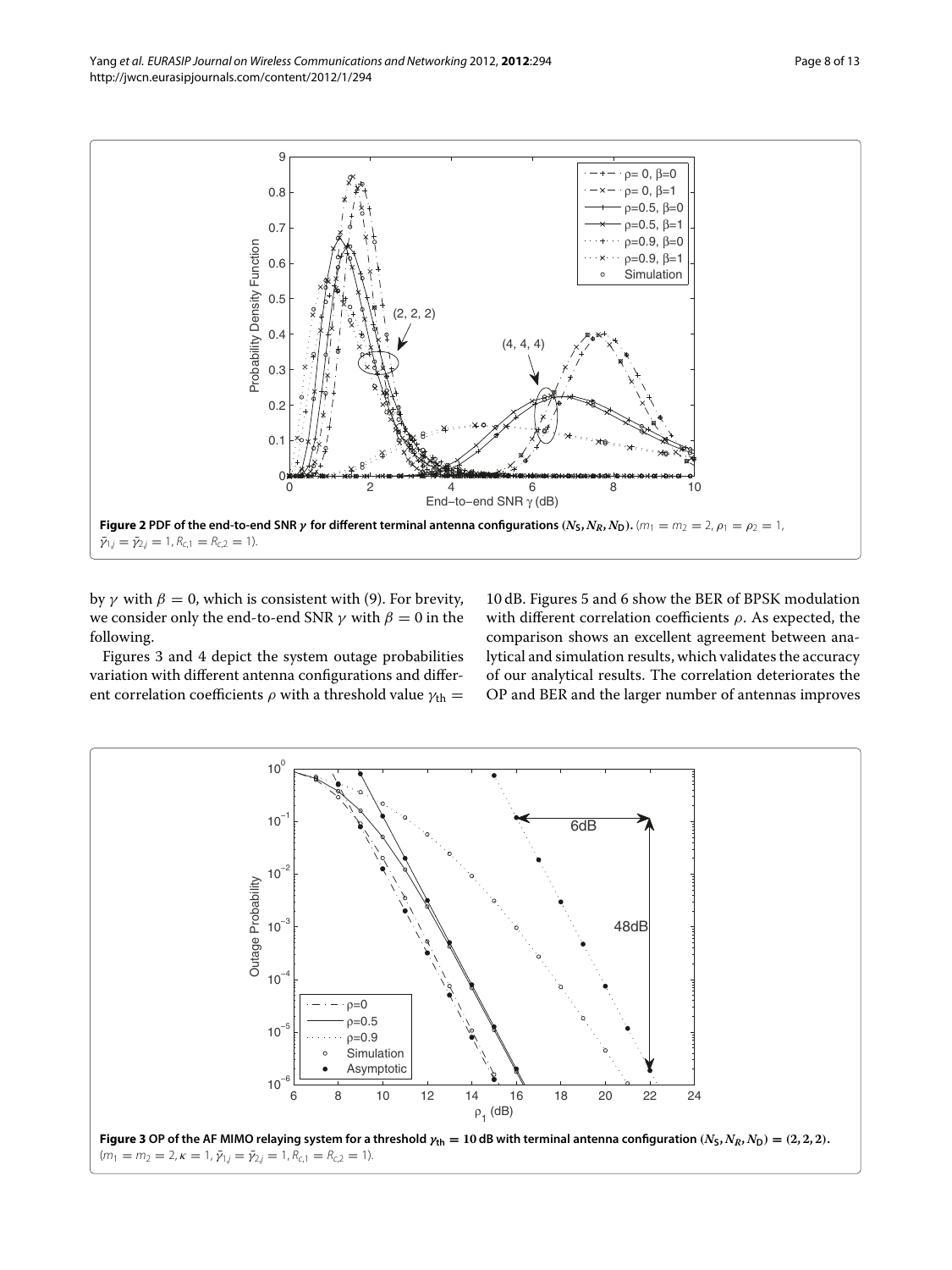

<span id="page-8-0"></span>the OP and BER. From Figures [3,](#page-7-1) [4,](#page-8-0) [5](#page-8-1) and [6,](#page-9-0) it can be concluded that the effect of correlation could be negligible when the correlation between two adjacent antennas are less than 0.5 but it becomes significant for  $\rho > 0.5$ , which is in agreement with previous results on the effect of spatial correlation [\[31](#page-12-30)[,32\]](#page-12-29).

The asymptotic results are also drawn in the Figures [3,](#page-7-1) [4,](#page-8-0) [5](#page-8-1) and [6.](#page-9-0) The asymptotic curves in each figure are parallel, i.e., they have the same slope, but are shifted to the right as  $\rho$  increases from 0 to 0.9, which implies that the correlation has no impact on the achievable diversity order. This is consistent with the works in [\[7,](#page-12-31)[15\]](#page-12-10). The asymptotic

<span id="page-8-1"></span>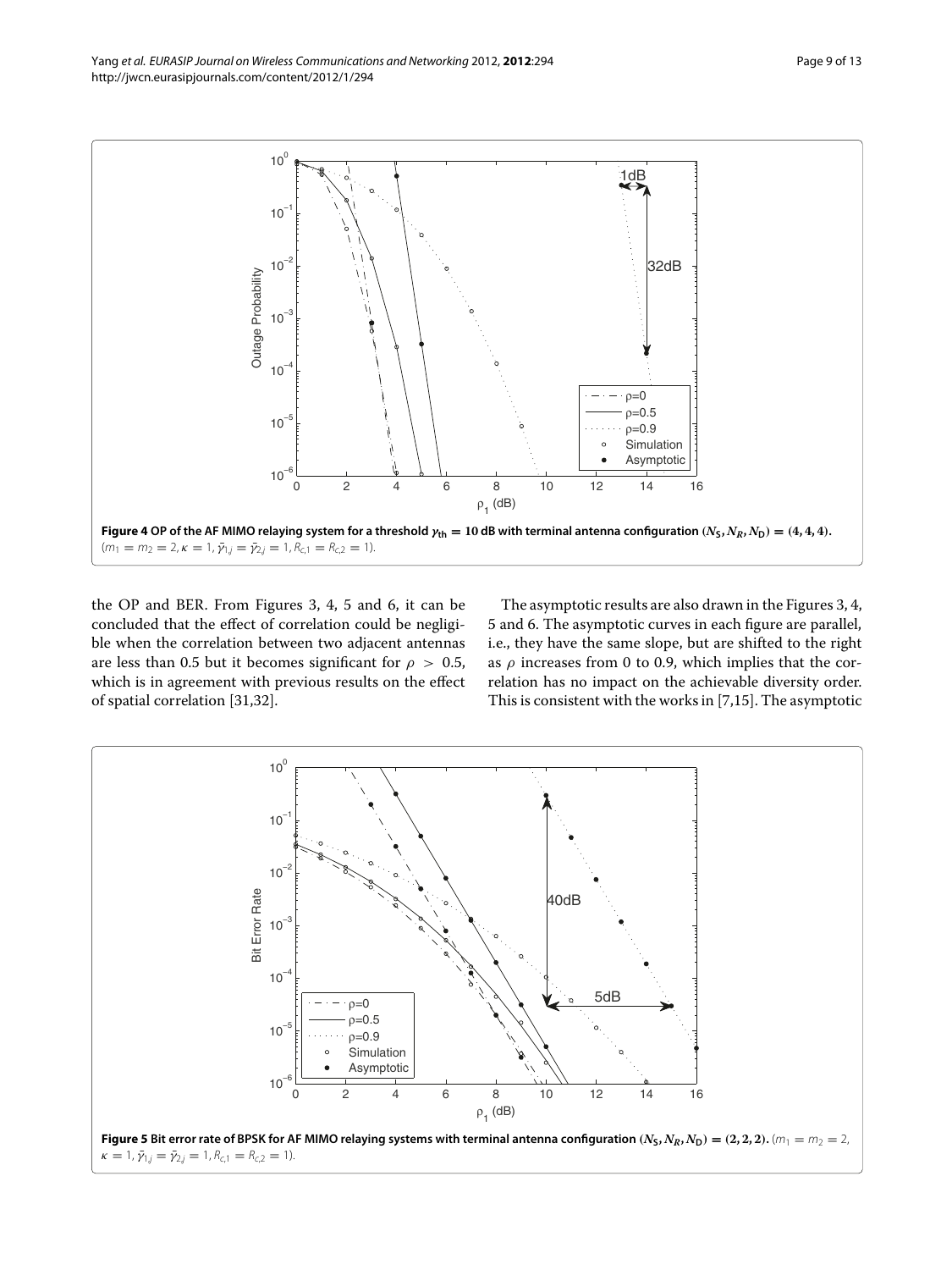

<span id="page-9-0"></span>curves in Figures [3](#page-7-1) and [5](#page-8-1) are linear with a slope of 8, whereas the asymptotic curves in Figures [4](#page-8-0) and [6](#page-9-0) are very steep with a slope of 32. These observations agree with the result in Section ["Symbol error rate"](#page-5-5), namely, the diversity order is min  $\{\tilde{m}_1, \tilde{m}_2\}.$ 

Figure [7](#page-9-1) plots the BER of CSI-assisted and fixed gain relaying systems with different correlation coefficients. It's shown that the performance of fixed gain relaying system deteriorates seriously, especially for high correlation coefficient, which means that fixed gain relaying

<span id="page-9-1"></span>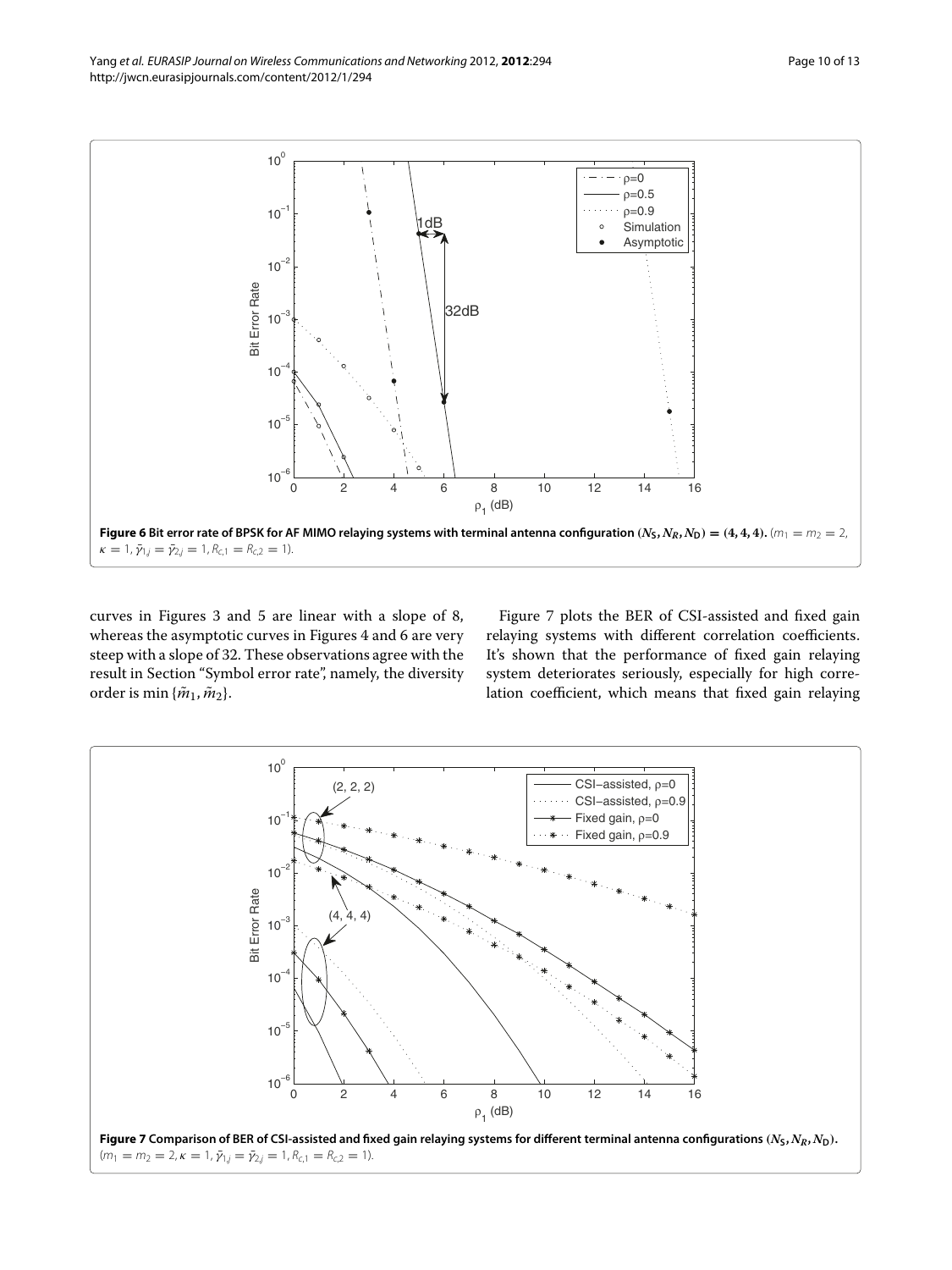

<span id="page-10-0"></span>system is much more influenced by the correlation than CSI-assisted relaying system.

Figure [8](#page-10-0) compares the BER of CSI-assisted and fixed gain relaying systems when correlation exists only at one terminal with  $\rho = 0.9$ . Terms "source", "relay", and "destination" in the legend mean that correlation exists only at the source, relay, and destination, respectively.

For CSI-assisted relaying system, the performance of correlation at source and destination is almost the same, which is better than that of correlation at relay. This can be explained by the fact that the correlation at relay has negative influence on both hops, whereas correlation at source or destination has negative influence only on single hop. For fixed gain relaying system, the performance

<span id="page-10-1"></span>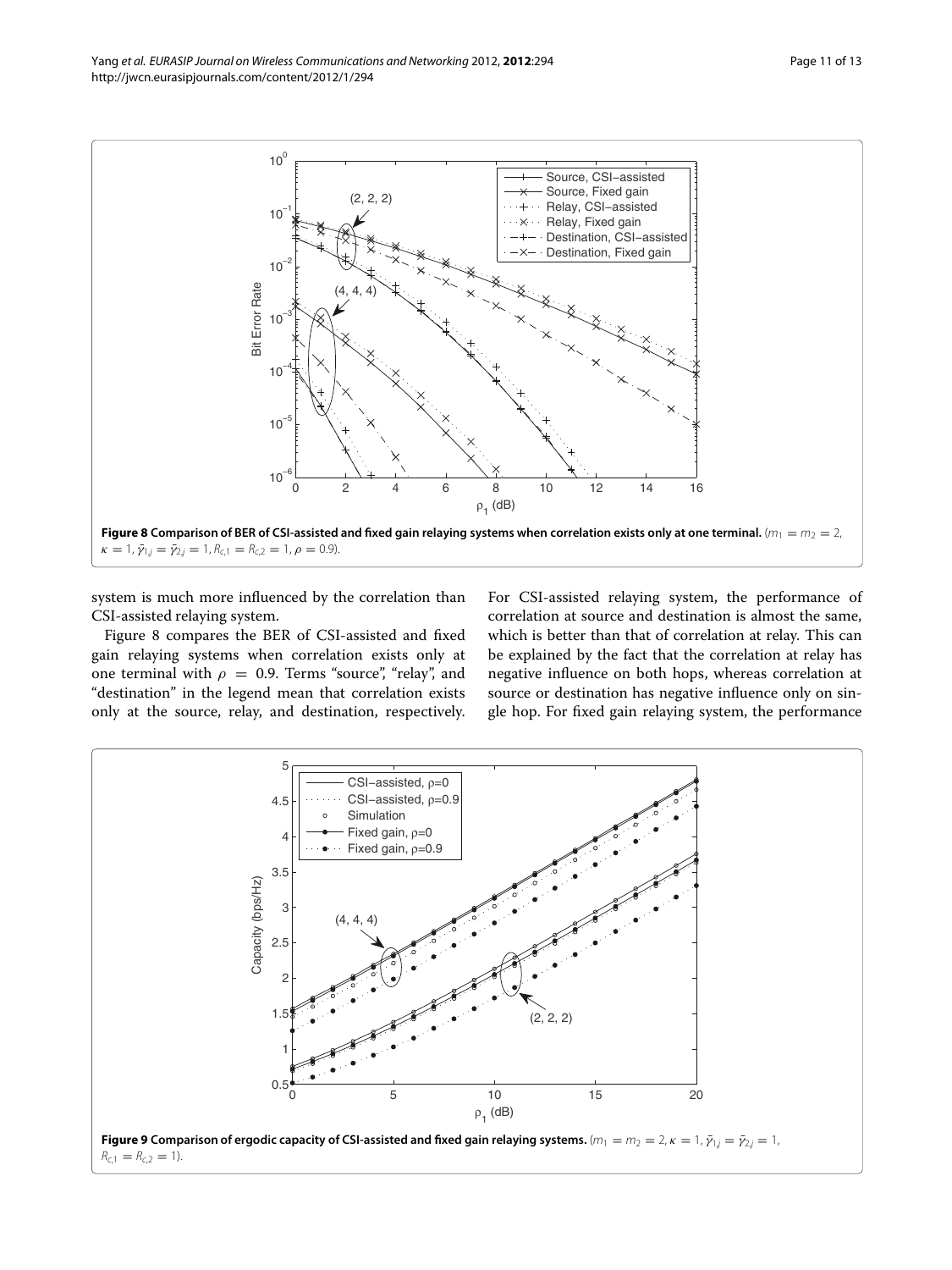of correlation at relay is worst. The performance of correlation at source is inferior to that of correlation at destination, and the gap between them is relatively large. The reason is that fixed gain relaying does not take the CSI of the first hop into account and the error in first hop has a dominant influence.

Comparison of ergodic capacity of CSI-assisted and fixed gain relaying systems is shown in Figure [9.](#page-10-1) Both approximate solution [\(29\)](#page-5-4) and simulation results are plotted. It's observed that the CSI-assisted relaying system has a higher capacity, and this phenomenon is not obvious for independent channel fading ( $\rho = 0$ ). The capacity is higher for high SNR, and becomes lower at higher correlation values. It is also shown that the closed-form approximation matches the simulation results very well, which verifies the accuracy of the approximation solution [\(29\)](#page-5-4).

# <span id="page-11-0"></span>**Conclusions**

In this article, the performance of dual-hop AF MIMO relaying system with OSTBC transmissions over doubly-correlated Nakagami-*m* fading channel has been investigated. The compact closed-form expressions for CDF, PDF, MGF, and GM of the end-to-end SNR are derived. Besides, the exact analytical expressions for OP and SER and approximate expression for ergodic capacity are also derived. In order to gain more insight into system performance, we present the asymptotic expression for OP and SER in the high SNR regime, and derive the achievable diversity order and array gain of the AF MIMO relaying system. The analytical expressions have been analytically proved and verified through extensive simulations. All the cases investigated reveal an excellent agreement between the results from analysis and simulation. It is observed that system performance increases with the decrease of antenna correlation and the increase of antenna number. Furthermore, we compare the performance of CSI-assisted and fixed gain relaying systems in terms of BER and ergodic capacity. CSI-assisted relaying outperforms fixed gain relaying at the cost of complexity.

# **Appendices**

# <span id="page-11-1"></span>**Appendix 1**

From [\[6\]](#page-12-5), the CDF of end-to-end SNR  $\gamma$  expressed by [\(9\)](#page-2-6) could be derived as

$$
F_{\gamma}(\gamma) = 1 - \int_0^{\infty} P(\gamma_1 \geq \tilde{x} | x + \gamma) f_{\gamma_2}(x + \gamma) dx \quad (38)
$$

where  $\tilde{x} = (x + y + \beta) y / x$ . From [\(17\)](#page-3-7) and [\(18\)](#page-3-6), we have

$$
f_{\gamma_2}(x+\gamma) = \sum_{p=1}^{J_2} \sum_{q=1}^{m_2 \nu_{2,p}} \frac{c_{p,q}^2}{\Gamma(q)} \left(\frac{m_2}{\rho_2 \lambda_{2,p}}\right)^q (x+\gamma)^{q-1} \times \exp\left(-\frac{m_2}{\rho_2 \lambda_{2,p}}(x+\gamma)\right),
$$
\n(39)

<span id="page-11-5"></span>
$$
P(\gamma_1 \geq \tilde{x}|x+\gamma) = \sum_{j=1}^{J_1} \sum_{k=1}^{m_1 v_{1j}} \sum_{l=0}^{k-1} \frac{c_{j,k}^1}{l!} \left(\frac{m_1 \tilde{x}}{\rho_1 \lambda_{1,j}}\right)^l
$$

$$
\times \exp\left(-\frac{m_1 \tilde{x}}{\rho_1 \lambda_{1,j}}\right). \tag{40}
$$

Substituting [\(39\)](#page-11-4) and [\(40\)](#page-11-5) into [\(38\)](#page-11-6), and performing some algebraic manipulations, with the help of definite integral of exponential function, given by ([\[21\]](#page-12-19), eq. (3.471.9)), and the binomial theorem, given by ([\[21\]](#page-12-19), eq. (1.111)), the closed-form expression for the CDF can be derived as shown in [\(19\)](#page-3-2).

# <span id="page-11-2"></span>**Appendix 2**

MGF  $\mathcal{M}_{\gamma}(s)$  associates with the fading PDF  $f_{\gamma}(\gamma)$  and is defined by [\[24\]](#page-12-22)

<span id="page-11-7"></span>
$$
\mathcal{M}_{\gamma}(s) = \int_0^{\infty} e^{-s\gamma} f_{\gamma}(\gamma) d\gamma
$$
  
=  $1 - s \int_0^{\infty} e^{-s\gamma} (1 - F_{\gamma}(\gamma)) d\gamma$  (41)

<span id="page-11-8"></span>Substituting [\(19\)](#page-3-2) into [\(41\)](#page-11-7) yields

$$
\mathcal{M}_{\gamma}(s) = 1 - 2s \sum_{j=1}^{J_1} \sum_{k=1}^{m_1 v_{1j}} \sum_{l=0}^{k-1} \sum_{p=1}^{J_2} \sum_{q=1}^{m_2 v_{2,p}} \sum_{g=0}^{q-1} \sum_{h=0}^{l} \binom{q-1}{g} \binom{l}{h}
$$

$$
\times \frac{c_{j,k}^1 c_{p,q}^2}{\Gamma(l+1) \Gamma(q)} \left(\frac{m_1}{\rho_1 \lambda_{1,j}}\right)^{\frac{\theta+1}{2}} \left(\frac{\rho_2 \lambda_{2,p}}{m_2}\right)^{\frac{\theta-1}{2}-q}
$$

$$
\times \sum_{\mu=0}^{g+l+2} \binom{g+l+2}{\mu} \beta^{g+l-\mu+2} \Delta,
$$
\n(42)

where

$$
\Delta = \gamma^{q-g+\mu-1} \int_0^{\infty} \exp\left(-\left(s + \frac{m_1}{\rho_1 \lambda_{1,j}} + \frac{m_2}{\rho_2 \lambda_{2,p}}\right) \gamma\right) \times \gamma^{\frac{\theta+l}{2}} (\gamma + \beta)^{-\frac{\theta+l+2}{2}} K_{\theta-l} \left(2 \sqrt{\frac{m_1 m_2 \gamma (\gamma + \beta)}{\rho_1 \lambda_{1,j} \rho_2 \lambda_{2,p}}}\right) d\gamma = \frac{\Gamma(\theta + 1) \Gamma(l+1)}{2\beta^{\theta+l+2}(-1)^{q-g+\mu-1}} \left(\frac{m_1 m_2}{\rho_1 \lambda_{1,j} \rho_2 \lambda_{2,p}}\right)^{-\frac{\theta+l+2}{2}} \times \frac{d^{q-g+\mu-1}}{d\tilde{s}^{q-g+\mu-1}} \left(2F_0\left(\theta + 1, l+1; -\omega\left(\tilde{s} + \tilde{s}'\right)\right)\right)_{\tilde{s}=s'}.
$$
(43)

<span id="page-11-6"></span><span id="page-11-4"></span><span id="page-11-3"></span>It is deduced by performing some algebraic manipulations using the identities for Laplace transformation, given in ([\[22\]](#page-12-20), eqs. (4.17.20) and (4.1.6)), and the relationship between Whittaker functions and generalized hypergeometric functions, given in [\[33\]](#page-12-32). Substituting [\(43\)](#page-11-3) into [\(42\)](#page-11-8) gives [\(21\)](#page-3-4).